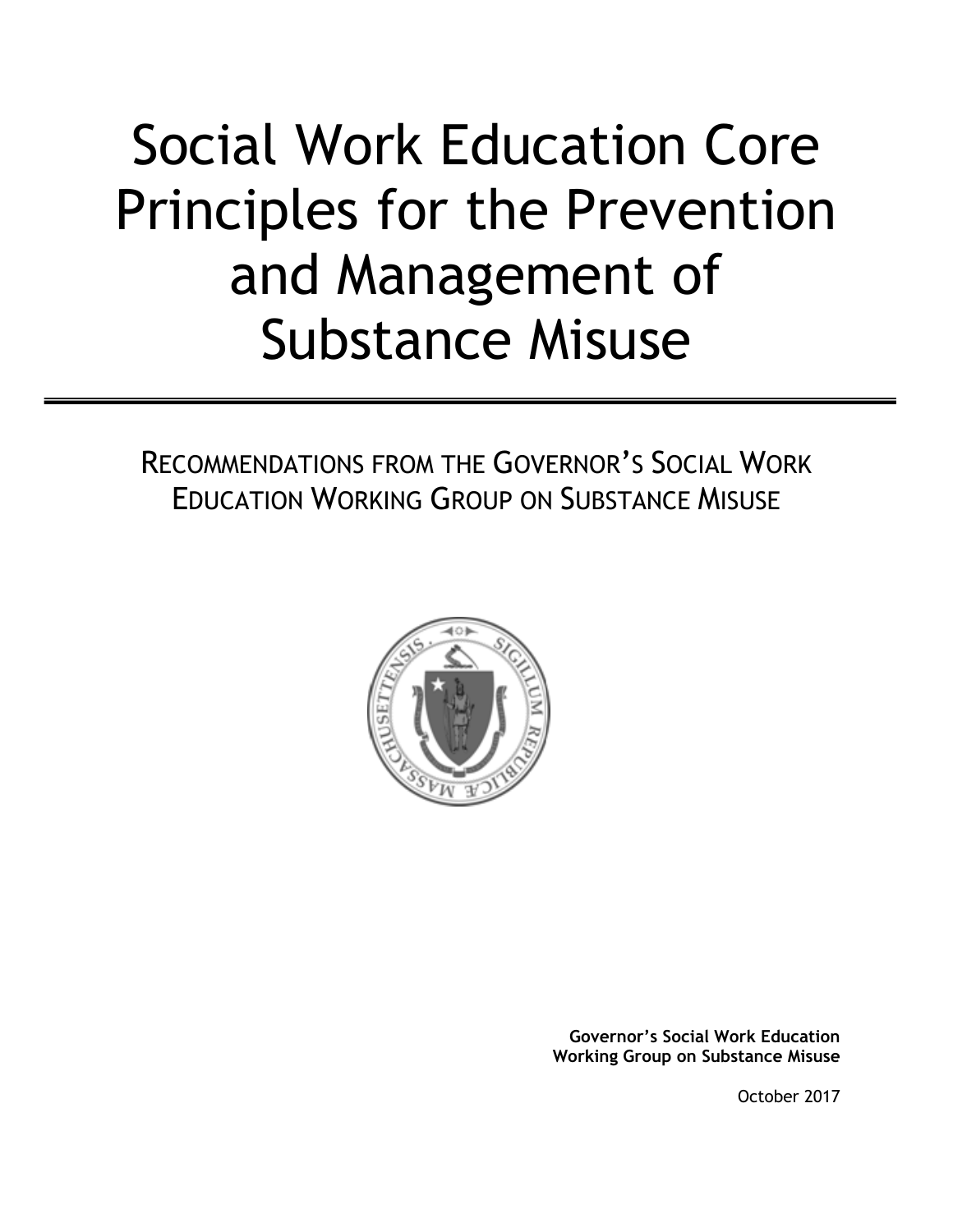## **CORE PRINCIPLES FOR THE PREVENTION AND MANAGEMENT OF SUBSTANCE MISUSE**

#### **Working Group Background:**

In an effort to prepare the next generation of social workers with the necessary tools to curb the nation's current opioid epidemic, the Baker-Polito Administration, the Massachusetts Chapter of the National Association of Social Workers, and the deans and program directors of the Commonwealth's nine graduate schools of social work have partnered to enhance current social work education. This firstin-the-nation partnership has resulted in the establishment of cross-institutional core principles for the prevention and management of substance misuse that will reach the more than 4,300 enrolled social work students across the Commonwealth of Massachusetts.

Social workers are on the front lines when it comes to supporting individuals, from diverse cultural and linguistic backgrounds in their environments. The struggle with the unhealthy use of and addictions to alcohol, tobacco, and other drugs, gambling, and other process addictions, is one that many social workers' clients experience, either personally or with their loved ones. As services to support people struggling with addictions expand, both within the traditional treatment system and throughout human service systems via service integration, there is an increased need for well-prepared clinicians, case managers, supervisors, and the many other roles that social workers play.

The NASW Code of Ethics obligates social workers to ensure that their clients receive the services they need in an appropriate and timely fashion. This obligation, along with changes in the health care system which require close integration of behavioral and physical health care services, necessitates a clear set of principles (in concert with the core competencies developed and adopted by all medical schools, dental schools, advanced practice nursing programs, and physician assistant programs in the Commonwealth) to frame the topic of substance use and addictions education for social work students.

This collaboration and set of cross-institutional core principles will serve as a vital bridge between social work education and practice by providing social work students with enhanced training in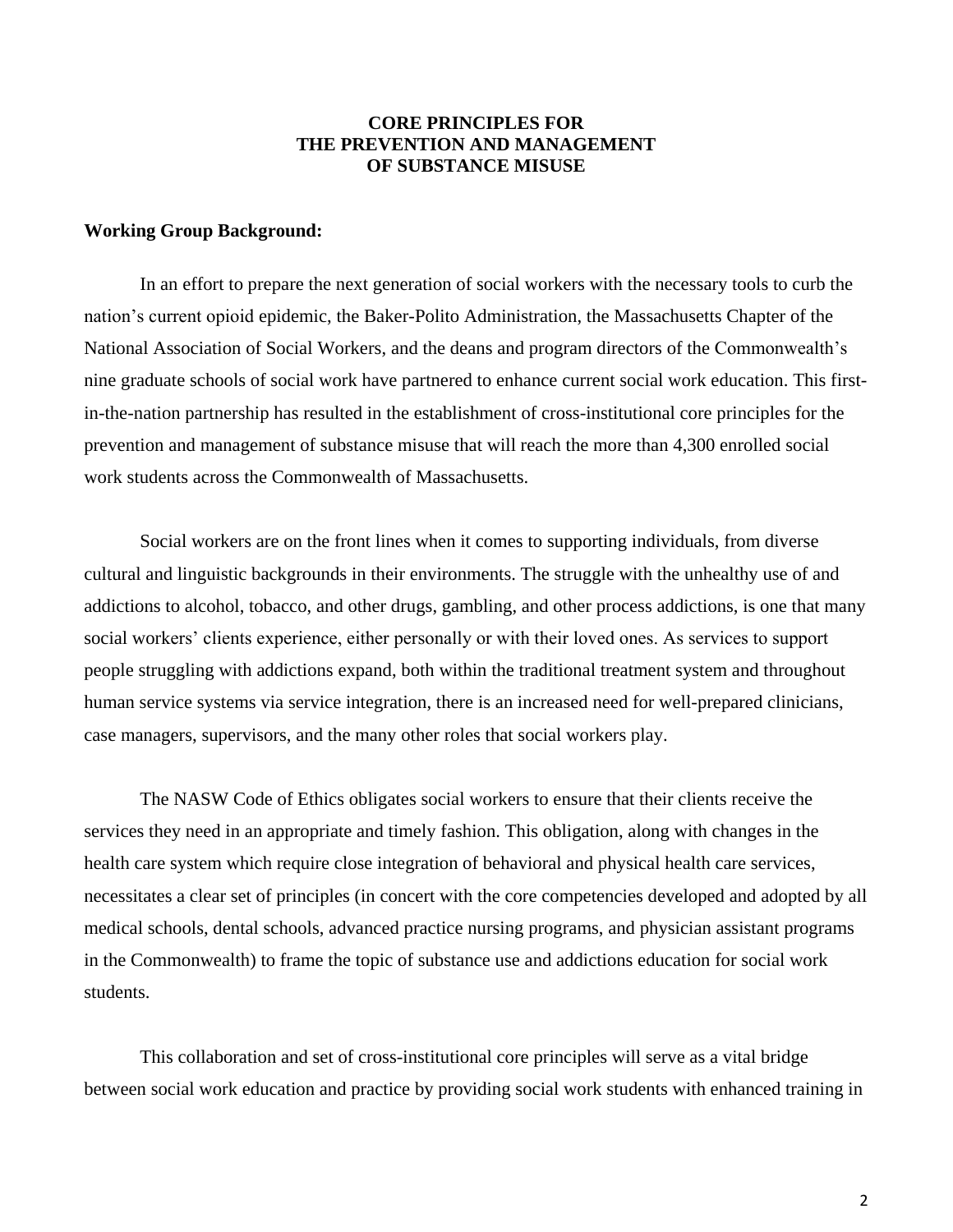primary, secondary, and tertiary prevention strategies regarding substance misuse, representing an innovative and forward-thinking contribution to a multi-faceted strategy to curb the opioid epidemic. The Commonwealth of Massachusetts is again setting a new standard – this time by providing future generations of social workers with a strong foundation in preventing substance misuse, identifying substance use disorders, and referring individuals to appropriate treatment and recovery support services through high-quality, person-centered, and inter-professional practice. With this enhanced educational foundation, Massachusetts' social work students will be better prepared to provide excellent personcentered care as our future social workers.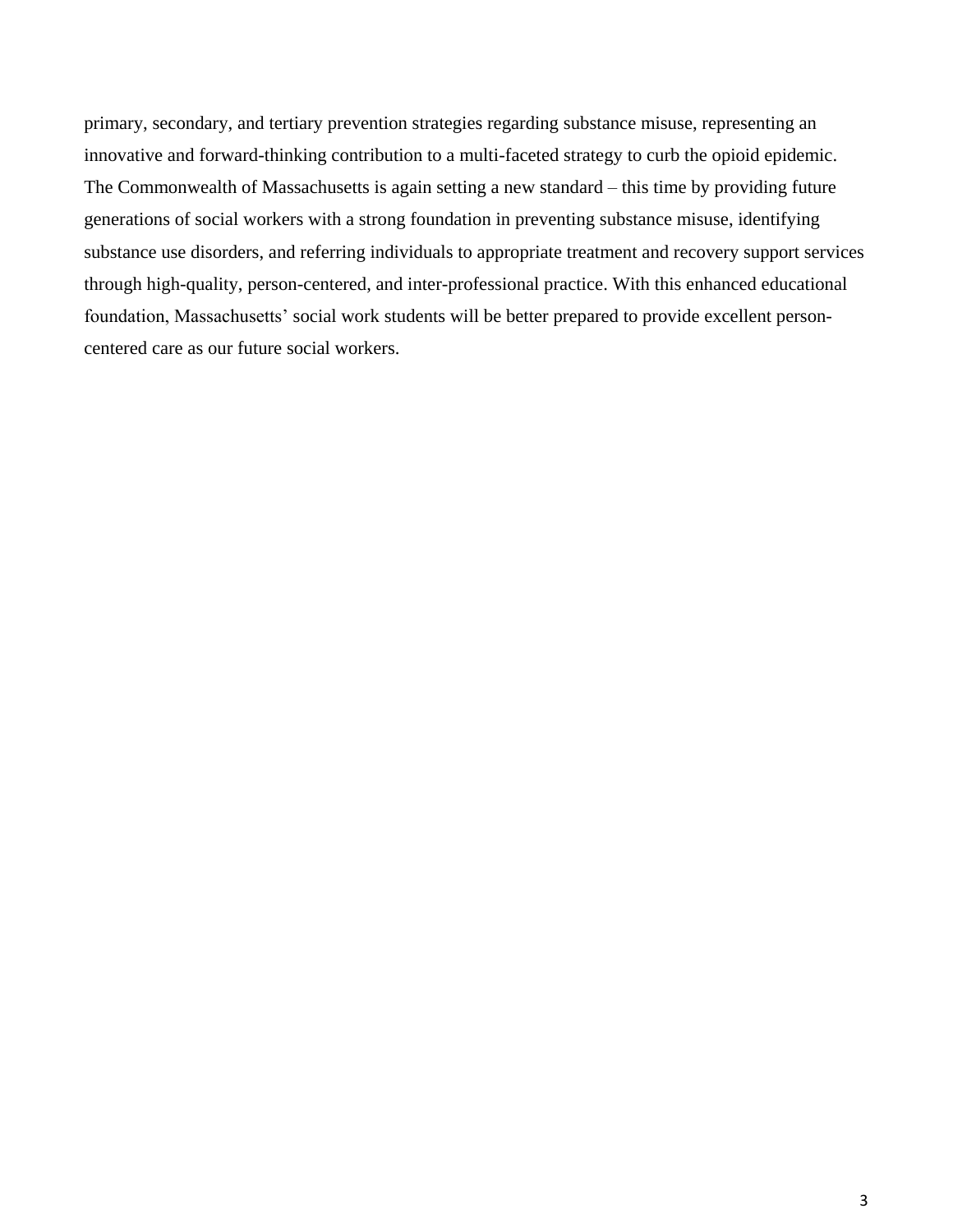#### **Core Principles Overview:**

The Governor's Working Group is pleased to outline the following cross-institutional consensus document regarding a set of measureable core principles for the prevention and management of substance misuse. Working Group members, representing the Executive Office of Health and Human Services, the Department of Public Health, the Department of Mental Health, the Massachusetts Chapter of the National Association of Social Workers, and the deans and program directors of the Commonwealth's nine social work schools convened and advanced recommendations.

The following recommendations for the core principle domains will be adopted by all Massachusetts social work schools for integration into the education and training of all Massachusetts social work students. Each school will establish appropriate curricular interventions and innovations to ensure that the stated principles are being addressed for all students by the time they graduate, allowing schools to tailor these principles to their own curriculum development.

To this end, the schools have agreed to develop and implement an assessment of these principles in order to evaluate students for baseline and post-implementation measurements. The Working Group recognizes opportunities to link these skills to emerging trends in social work education and performance-based evaluation as a key component of curricula, utilizing simulated settings and/or encounter-based assessments using standardized cases. These assessments represent the gold standard for objective skill evaluation.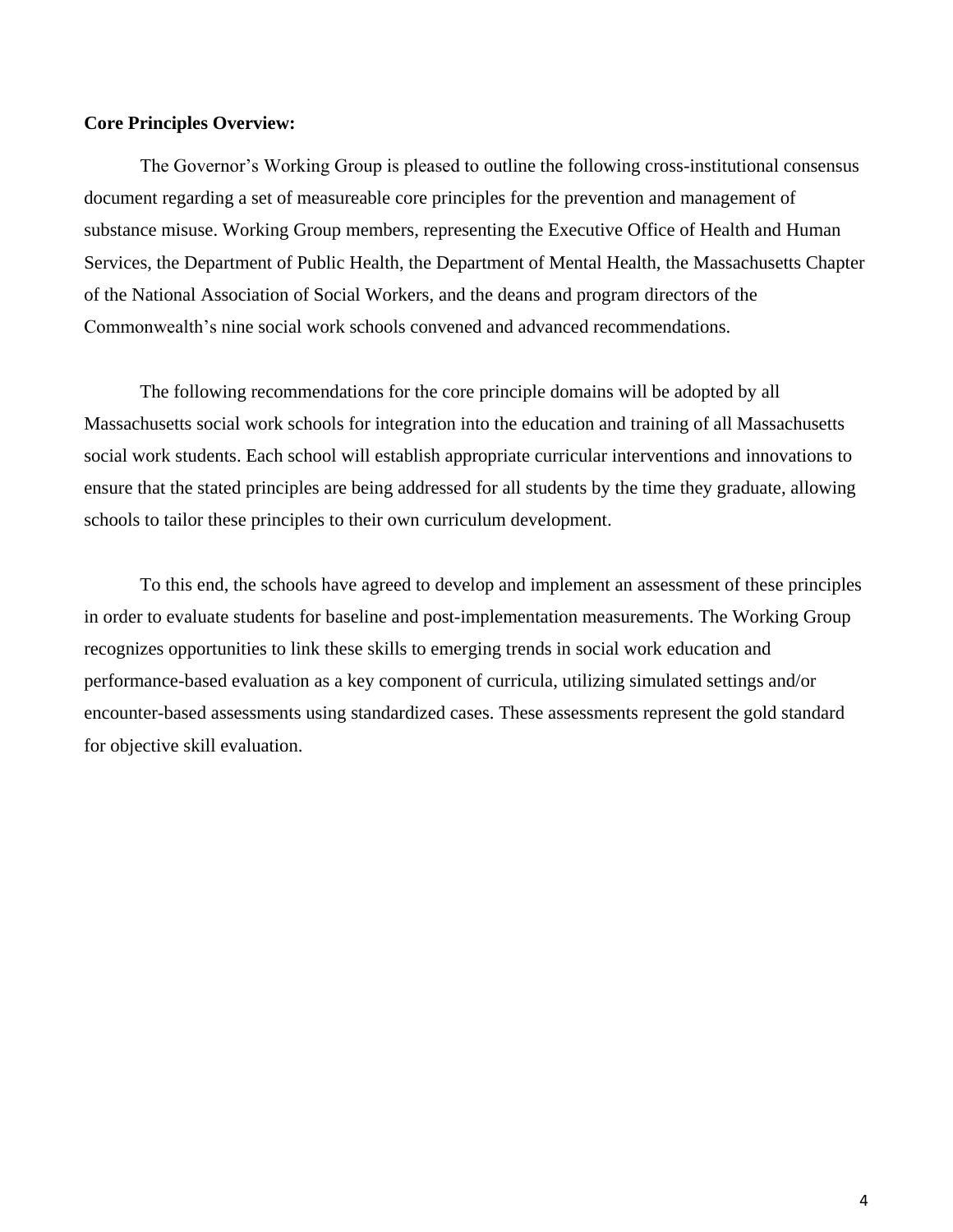#### **Preamble:**

The following cross-institutional core principles are framed from the perspective of an encounter with an individual suffering from, or at risk for, a substance use disorder. The goal of the stated core principles is to support future social workers, over the course of their education, with both skills and a foundational knowledge in substance misuse prevention, intervention, treatment, and recovery supports. These principles set clear baseline standards for primary (preventing substance misuse), secondary (caring for individuals at-risk for substance use disorders), and tertiary (managing substance use disorders as a chronic disease) prevention skills and knowledge in the areas of screening, evaluation, and supportive recovery. This document enlists skills and knowledge which should be broadly applied to enhance the ability of future social workers to prevent and manage substance misuse, and to support individuals and their families seeking recovery from addictions.

These core principles are designed to serve as a vital bridge between social work education and practice, thus ensuring that future generations of social workers are equipped with essential skills for high-quality, person-centered, inter-professional practice. These concepts both encourage and demand a social worker's understanding of the importance of both team- and system-based care provision, ensuring the holistic treatment of substance use disorders as a chronic disease. The Massachusetts schools of social work universally recognize these core principles as integral to the abilities of all social workers to safely and competently prevent, identify, treat or refer to treatment, and support recovery from substance use disorders.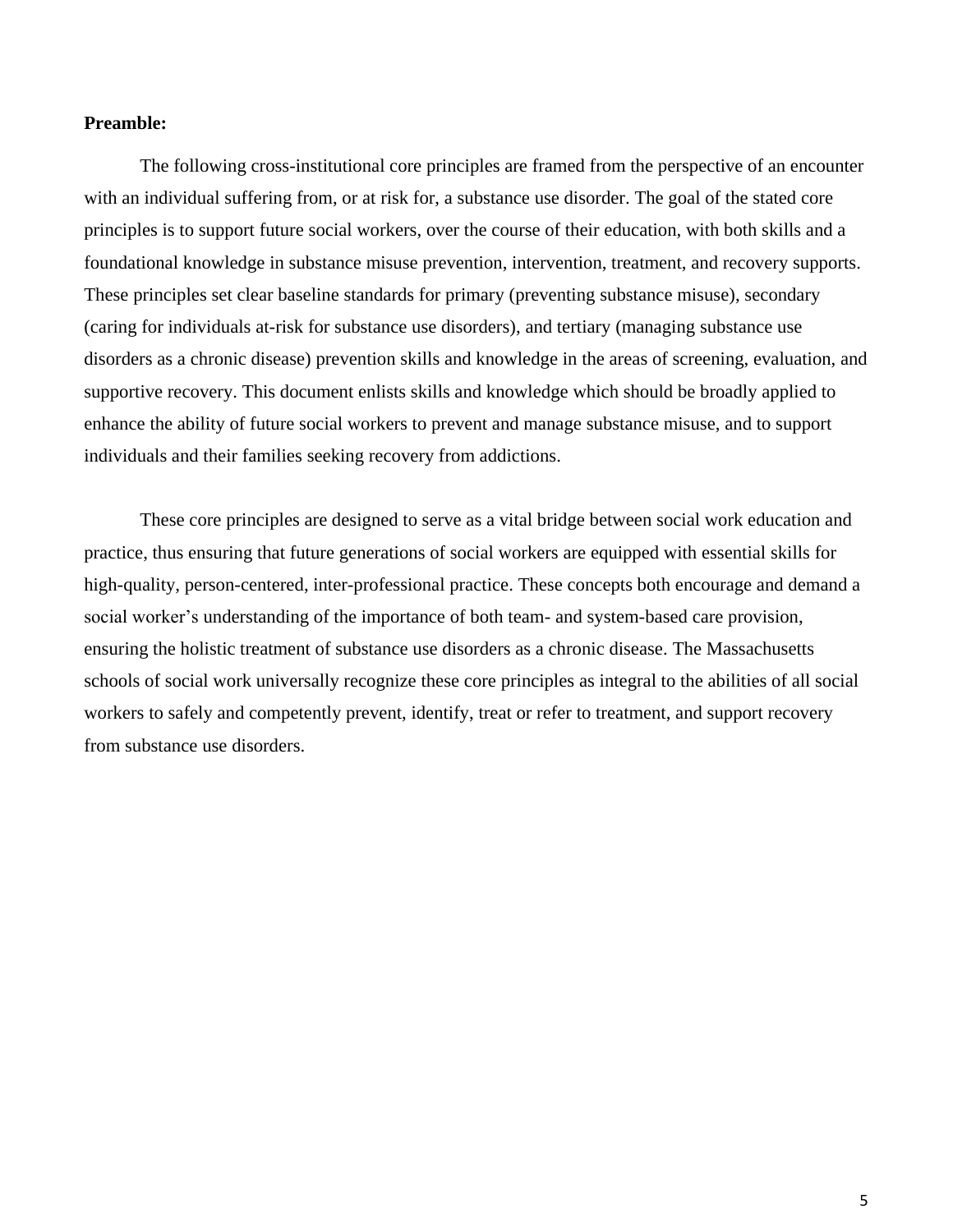## **CORE PRINCIPLES FOR THE PREVENTION AND MANAGEMENT OF SUBSTANCE MISUSE**

In the appropriate setting, using recommended and evidence-based methodologies, with a clear understanding of the cultural contexts of the individuals they serve, the graduating social work student should demonstrate the independent ability and/or knowledge to:

- **Primary Prevention Domain – Preventing Substance Misuse:** *Screening, Evaluation, and Prevention*
	- **1. Demonstrate an understanding of evidence-based prevention techniques and strategies,**  including community assessment, the use of data to inform prevention efforts, a focus on risk and protective factors for substance misuse, and other approaches consistent with the Strategic Prevention Framework and other evidence-based strategies.
	- **2. Assess a person's risk for substance use disorders** by utilizing age-, gender-, and culturally and linguistically-appropriate communication, screening, and assessment methodologies, supplemented with relevant available information, including (but not limited to) family history, co-occurring mental health disorders (especially depression, anxiety disorders, and PTSD), and environmental indicators.
	- **3. Demonstrate an awareness of how to inform individuals** about the risks associated with substance misuse and the neurobiology of addiction, and to coach them about available resources, such as pharmacologic and non-pharmacologic treatment options, including opioid and non-opioid pharmacologic treatments for acute and chronic pain management.
- **Secondary Prevention Domain – Caring for Individuals At-Risk for Substance Use Disorders:** *Engaging Individuals in Safe, Informed, and Person-Centered Care*
	- **4. Demonstrate an understanding of the substance use disorder treatment and recovery supports system, and how to appropriately refer individuals** to their primary care physician, substance use intervention and treatment services, mental health specialists, community-based supports, and/or pain specialists for consultation and collaboration.
	- **5. Demonstrate the ability to complete a multi-dimensional contextual assessment** inclusive of substance use and its interaction with symptoms of mental illness, which informs treatment and recovery support recommendations across the continuum of care.
	- **6. Articulate the foundational skills in person-centered counseling and behavior change**, consistent with evidence-based techniques, including motivational interviewing, harm reduction, relapse prevention, and brief intervention skills.
- **Tertiary Prevention Domain - Managing Substance Use Disorders as a Chronic Disease:** *Eliminate Stigma and Build Awareness of Social Determinants* 
	- **7. Recognize the risk factors for, and signs of, opioid overdose** and demonstrate the correct use of naloxone (Narcan) rescue.
	- **8. Recognize substance use disorders as a chronic disease** that affects individuals and families physically, mentally, spiritually, and socially. Importantly, substance use affects pregnancies and parent-child relationships. Addiction can be treated and recovered from with effective assessment, referral, community supports, and inter-professional collaboration.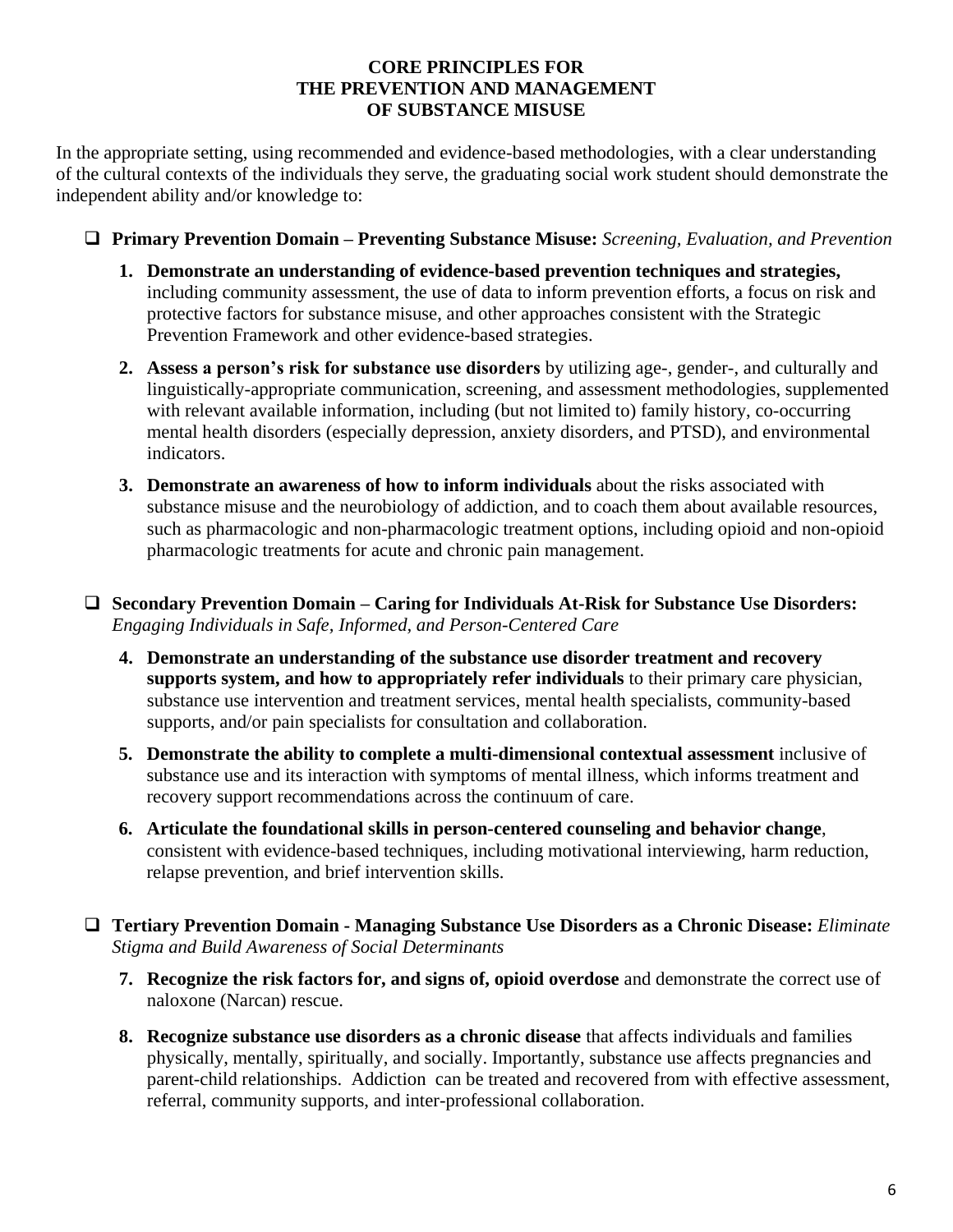- **9. Recognize and assess their own and societal stigmas and biases** against individuals suffering from substance use disorders and associated evidence-based medication-assisted treatment to work toward eliminating stigma.
- **10. Identify and incorporate relevant information regarding health inequities, current and historical drug policies, criminal justice practices, and related forms of systemic oppression** into planning how to support individuals in the management of their substance use disorder, and **recognize that in order to have a better chance at recovery, an individual's basic needs must be met**, including safe and stable housing, primary health care, mental health care, and access to ongoing support services as needed.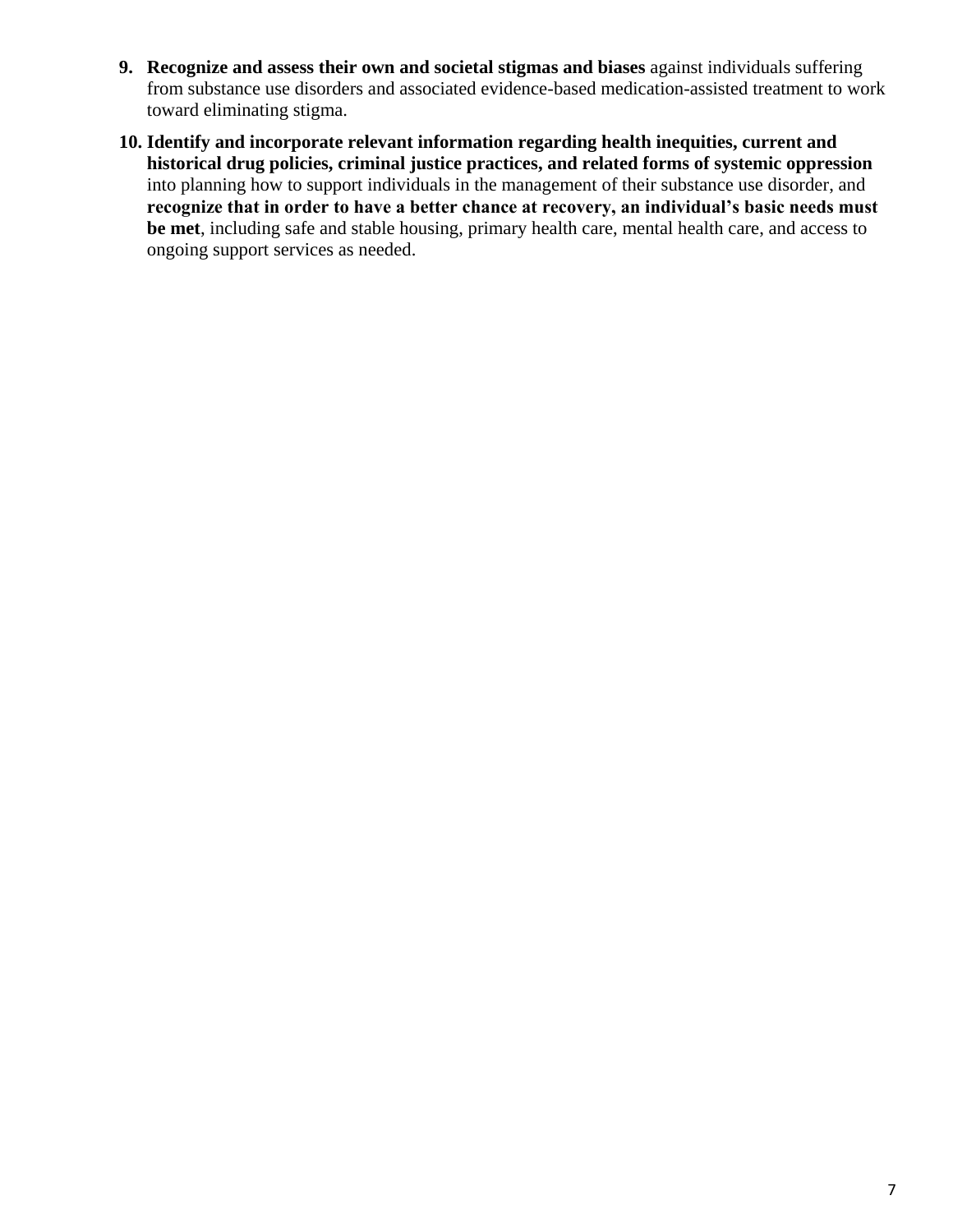## **References:**

- 1. Council on Social Work Education. *Core Competencies,*  [https://www.cswe.org/getattachment/Accreditation/Accreditation-Process/2015](https://www.cswe.org/getattachment/Accreditation/Accreditation-Process/2015%20EPAS/2015EPAS_Web_FINAL.pdf.aspx)  [EPAS/2015EPAS\\_Web\\_FINAL.pdf.aspx](https://www.cswe.org/getattachment/Accreditation/Accreditation-Process/2015%20EPAS/2015EPAS_Web_FINAL.pdf.aspx)
- 2. National Association of Social Work, Code of Ethics. Revised 2008. https://www.socialworkers.org/pubs/code/code.asp
- 3. Massachusetts Department of Public Health, *Chapter 55 Legislative Report: An Assessment of Opioid-Related Deaths in Massachusetts (2013 – 2014)*. 2016. <http://www.mass.gov/eohhs/gov/departments/dph/stop-addiction/chapter-55-overdose-assessment.html>
- 4. Massachusetts Department of Public Health, Bureau of Substance Abuse Services, *Principles of Care and Practice Guidance.* [http://www.mass.gov/eohhs/gov/departments/dph/programs/substance-abuse/providers/program](http://www.mass.gov/eohhs/gov/departments/dph/programs/substance-abuse/providers/program-licensing/principles-of-care-and-practice-guidance.html)[licensing/principles-of-care-and-practice-guidance.html](http://www.mass.gov/eohhs/gov/departments/dph/programs/substance-abuse/providers/program-licensing/principles-of-care-and-practice-guidance.html)
- 5. Massachusetts Department of Public Health, Bureau of Substance Abuse Services, *Prevention Programs.*  <http://www.mass.gov/eohhs/gov/departments/dph/programs/substance-abuse/prevention/prevention-programs.html>
- 6. Massachusetts Department of Public Health, Bureau of Substance Abuse Services, Health Promotion Clearinghouse, *Prevention Materials.* <https://massclearinghouse.ehs.state.ma.us/category/BSASYTH.html>
- 7. Massachusetts Department of Public Health, *Substance Misuse Statistics.* 2016. <http://www.mass.gov/eohhs/gov/departments/dph/stop-addiction/current-statistics.html>
- 8. Mee-Lee, D. and American Society of Addiction Medicine, *The ASAM criteria: treatment for addictive, substancerelated, and co-occurring conditions*. Third edition. ed. 2013, Chevy Chase, Maryland: American Society of Addiction Medicine. xv, 460 pages.
- 9. Office of the Surgeon General of the United States, *Facing Addiction in America: The Surgeon General's Report on Alcohol, Drugs, and Health.* 2016. <https://addiction.surgeongeneral.gov/>
- 10. (SAMHSA). *Addiction Counseling Competencies (TAP21).* [http://store.samhsa.gov/product/TAP-21-Addiction-](http://store.samhsa.gov/product/TAP-21-Addiction-Counseling-Competencies/SMA15-4171)[Counseling-Competencies/SMA15-4171](http://store.samhsa.gov/product/TAP-21-Addiction-Counseling-Competencies/SMA15-4171)
- 11. (SAMHSA). *Applying the Strategic Prevention Framework.* [https://www.samhsa.gov/capt/applying-strategic](https://www.samhsa.gov/capt/applying-strategic-prevention-framework)[prevention-framework](https://www.samhsa.gov/capt/applying-strategic-prevention-framework)
- 12. (SAMHSA) CSAP. Video: *The Power of Parents.<https://www.youtube.com/watch?v=gcpHAI6gDu8>*
- 13. (SAMHSA). *Medication-Assisted Treatment of Opioid Use Disorder Pocket Guide|SAMHSA.* 2016. [http://store.samhsa.gov/product/Medication-Assisted-Treatment-of-Opioid-Use-Disorder-Pocket-Guide/SMA16-](http://store.samhsa.gov/product/Medication-Assisted-Treatment-of-Opioid-Use-Disorder-Pocket-Guide/SMA16-4892PG) [4892PG](http://store.samhsa.gov/product/Medication-Assisted-Treatment-of-Opioid-Use-Disorder-Pocket-Guide/SMA16-4892PG)
- 14. (SAMHSA). *Recovery Oriented Systems of Care (ROSC) Resource Guide*. [https://www.samhsa.gov/sites/default/files/rosc\\_resource\\_guide\\_book.pdf](https://www.samhsa.gov/sites/default/files/rosc_resource_guide_book.pdf)
- 15. (SAMHSA). *Screening, Brief Intervention, and Referral to Treatment (SBIRT)*[. https://www.samhsa.gov/sbirt](https://www.samhsa.gov/sbirt)